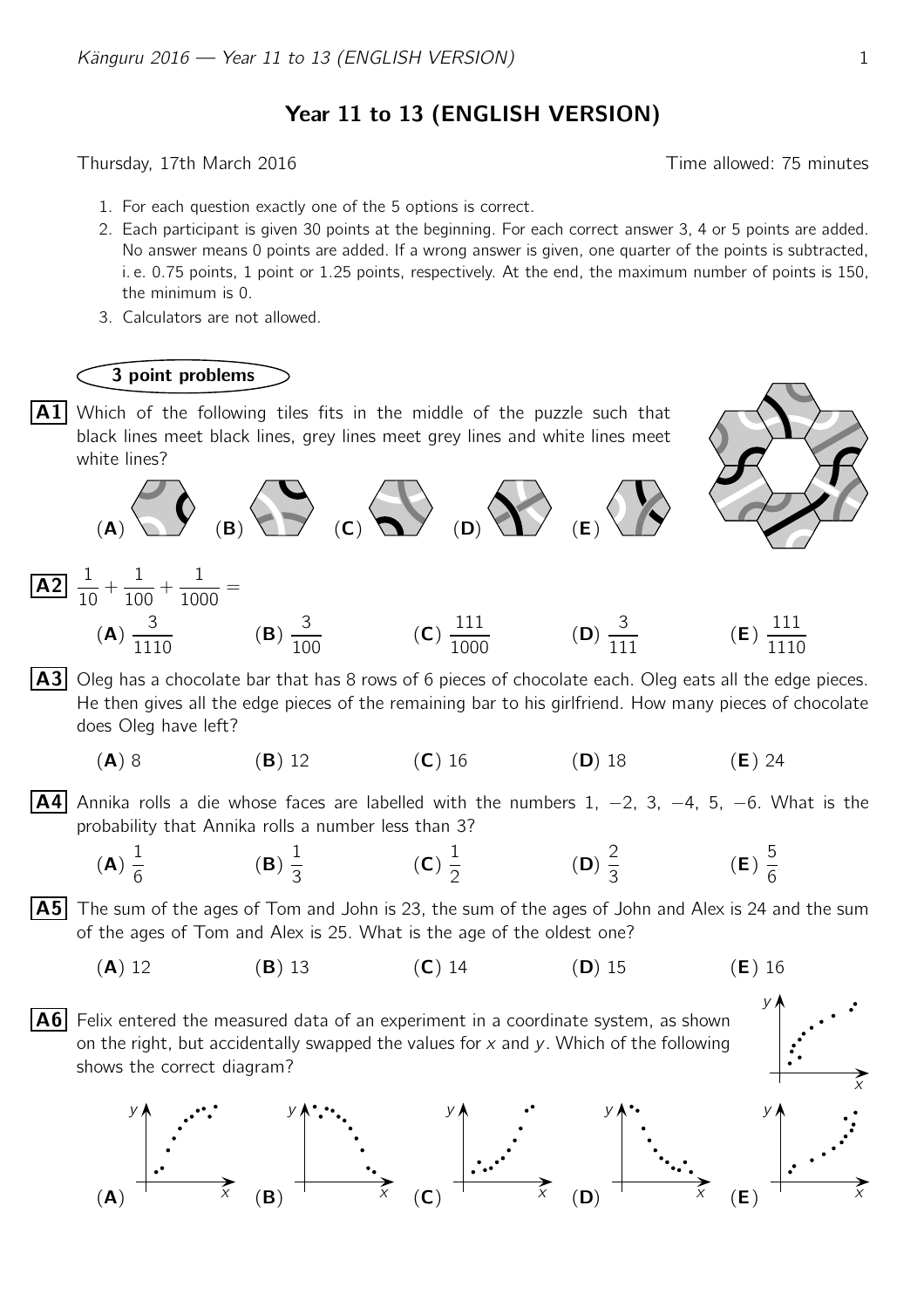

- (A) 0 (B) 1 (C) 2015 (D) 2016 (E) 2017
- $|AB|$  To enclose a circle in the plane 3 straight lines are needed, as shown on the right. What is the smallest number of planes that are needed to enclose a sphere in three-dimensional space? (A) 3 (B) 4 (C) 5 (D) 6 (E) 7

A9 Kim, Audrey and Hanna are riding bicycles. Kim starts behind Audrey and Audrey starts behind Hanna. During the ride, each of the girls is passed exactly once by exactly one of the other girls. In how many different orders can they finish the ride?



## 4 point problems

 $|B1|$  Ran has decorated her drum for a festival with six wide stripes. Only four of the following pictures show Ran's drum. Which one does not show Ran's drum?



 $|B2|$  Football fans were travelling to a match in 16 minibuses. There was an equal number of people in each of them. On the way 4 minibuses broke down and the fans from these buses got on the remaining ones. After that there were 5 more fans in each of these minibuses. How many fans were travelling to the match?

$$
(A) 80 \t\t (B) 128 \t\t (C) 192 \t\t (D) 225 \t\t (E) 240
$$

**B3** If 
$$
x^2 - 8x + 16 = 0
$$
, then  $x + \frac{16}{x}$  equals

top rectangle?

$$
(A) -8 \t\t (B) -4 \t\t (C) 0 \t\t (D) 4 \t\t (E) 8
$$

 $|B4|$  Luca wants to put a positive integer greater than 1 in each rectangle of

the pyramid shown on the right. The integers written in the middle and the top layers of the pyramid must be the product of the two numbers directly underneath. Which of the following numbers cannot appear in the



(A) 56 (B) 84 (C) 90 (D) 105 (E) 220

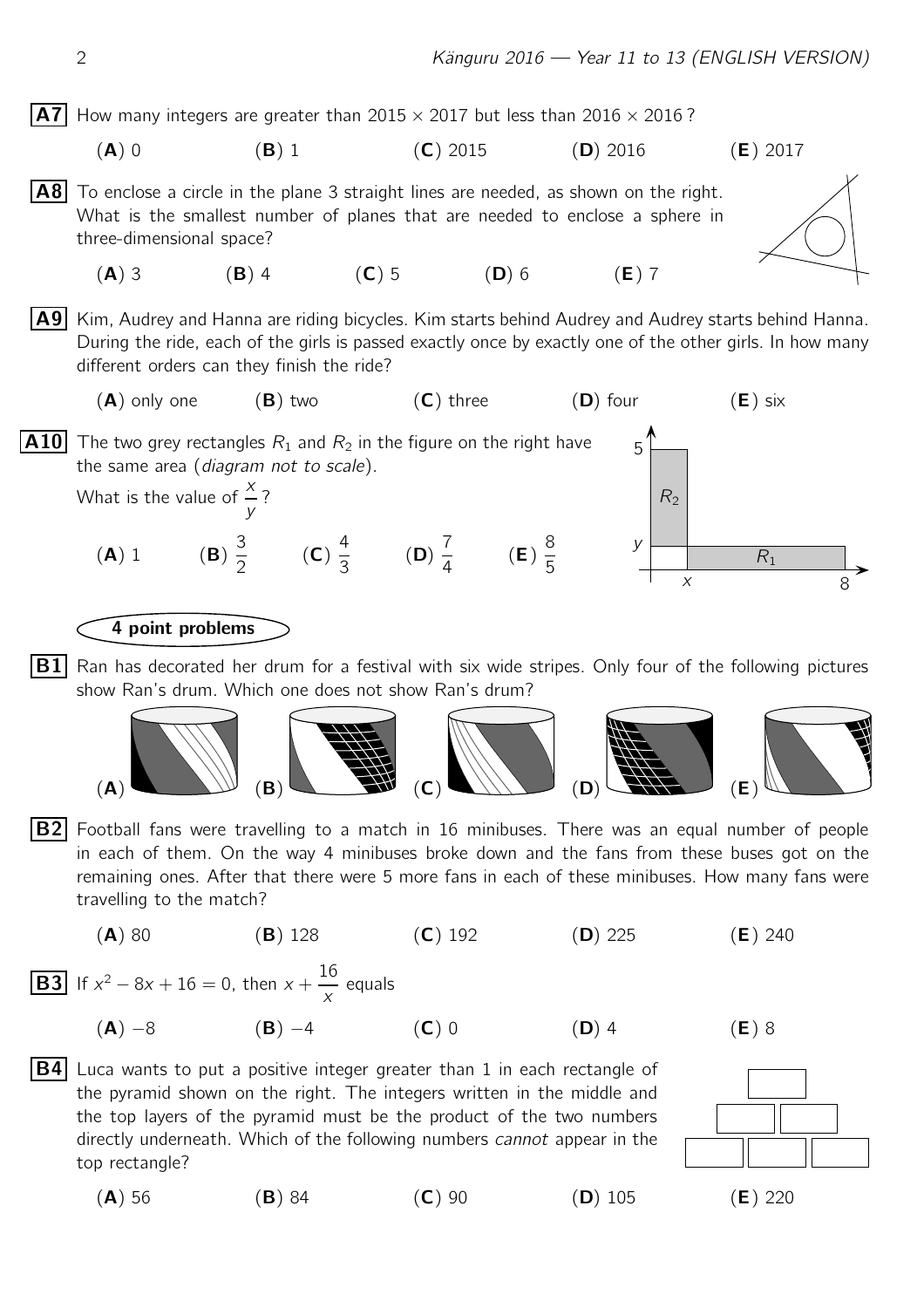- **B5** Four positive integers a, b, c, d are such that  $a + 2 = b 2 = c \times 2 = d$ : 2. Which is the largest of these four integers? (A) a (B) b (C) c (D) d (E) This is not uniquely determined.  $|B6|$  Harry's watch is 3 minutes fast, but he believes it is 5 minutes slow. Sally's watch is 5 minutes slow, but she believes it is 3 minutes fast. At the same moment, each of them looks at their own watch. Harry thinks it is 12:00. What time does Sally think it is? (A) 11:44 (B) 11:56 (C) 12:00 (D) 12:04 (E) 12:16  $\overline{\phantom{a}}$ A M  $\overline{\phantom{a}}$  $\overline{\phantom{0}}$ T  $\overline{B}$  $\times$  $\ddot{}$ <sup>20</sup> <sup>16</sup> **B7** Let *k* be a circle, AB a straight line through its centre *M* and *X* the point of intersection of AB with the tangent in T. Arc  $\widehat{AT}$  has point of intersection of  $AB$  with the tangent in  $T$ . Arc AT has Let A be a circle, AD a straight line emodyn its centre *M* and *X* the<br>point of intersection of AB with the tangent in *T*. Arc  $\overline{AT}$  has<br>length 20 cm and arc  $\overline{TB}$  has length 16 cm (*diagram not to scale*). What is the size of angle  $\angle AXT$ ?  $(A)$  30 $^{\circ}$  $(B)$  24 $\circ$  $(C)$  18 $^{\circ}$  $(D)$  15°  $(E)$  10 $^{\circ}$ **B8** On the Island of Knights and Knaves every citizen is either a Knight (who always speaks the truth) or a Knave (who always lies). One day on the island 7 people were sitting in a circle around a bonfire. Each of these 7 citizens claimed: "I'm sitting between two Knaves!" How many Knaves were sitting around the bonfire? (A) 3 (B) 4 (C) 5  $(D)$  6 (D) 6 (E) More information is needed. **B9** In rectangle ABCD the length of the side  $\overline{BC}$  is half the length of the diagonal  $\overline{AC}$ . Let M be a point on  $\overline{CD}$  such that  $|\overline{AM}| = |\overline{MC}|$ . What is the size of angle ∠CAM?  $(A)$  15°  $(B) 22.5^{\circ}$  $(C) 27.5^{\circ}$  $(D)$  30 $\circ$  $(E)$  36 $^{\circ}$ 2  $0$  (?) (2)  $|B10|$  In each of the 10 circles in the figure either 0 or 1 or 2 is written. The sum of the numbers in the vertices of any white triangle is divisible by 3, while the sum of the numbers in the vertices of any black triangle is *not* divisible by 3. What numbers can be written in the grey circle?  $(A)$  only 0  $(B)$  only 1  $(C)$  only 2  $(D)$  either 0 or 1  $(E)$  All three numbers are possible. 5 point problems  $|C1|$  It takes 4 hours for a motorboat to travel downstream from Sourceton to Mouthville. To return upstream from Mouthville to Sourceton it takes the motorboat 6 hours. How many hours would it take a wooden log to be carried from Sourceton to Mouthville by the current, assuming it is unhindered by any obstacles? (A) 10 (B) 24 (C) 12 (D) 22 (E) 16 C2 How many different real solutions does the equation  $(x^2 - 4x + 5)^{(x^2 + x - 30)} = 1$  have?
	- (A) 1 (B) 2 (C) 3 (D) 4 (E) infinitely many